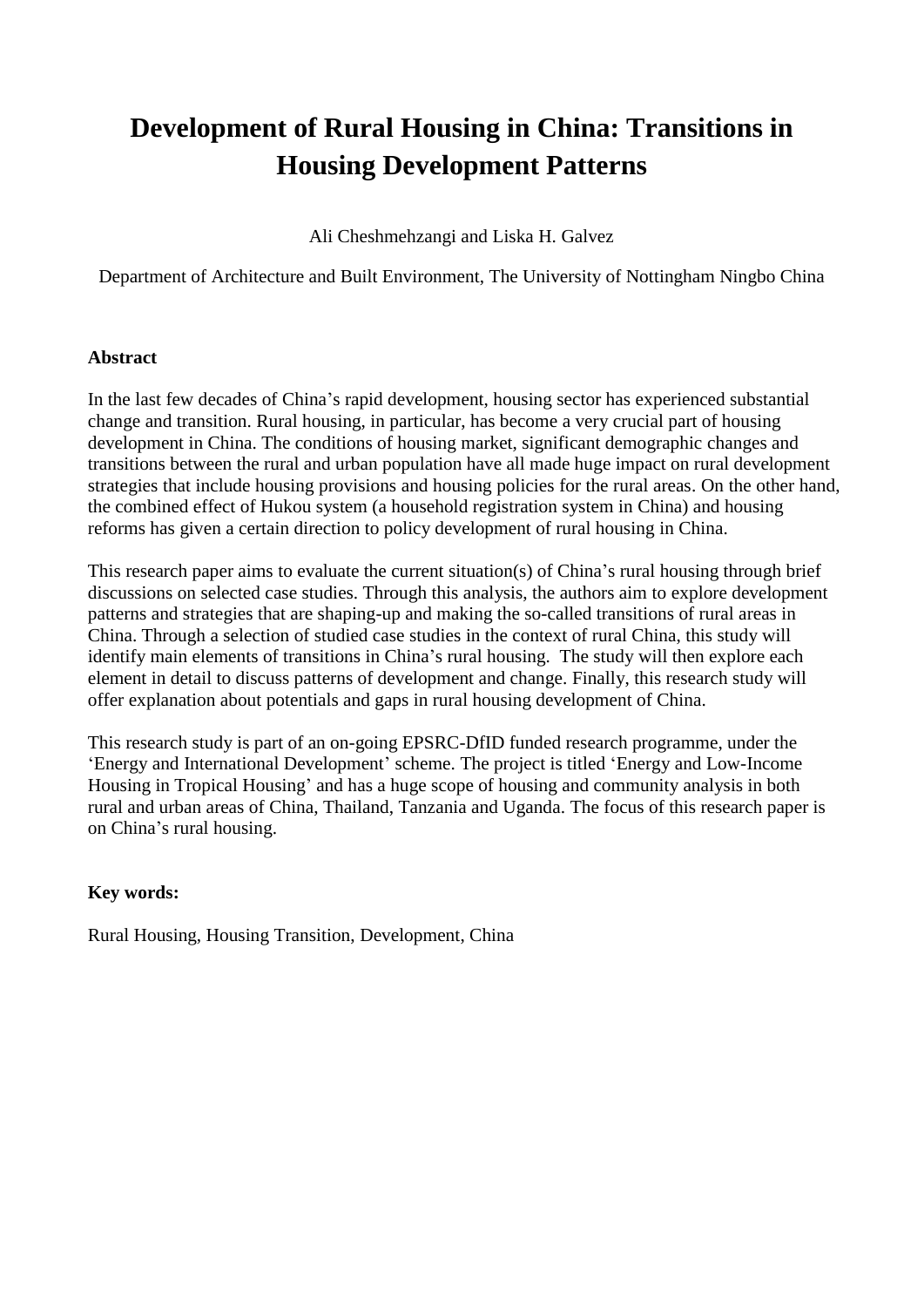#### **Introduction**

Rural housing is one of the most crucial but yet the least studied areas of housing development sector in China. Rural housing is often regarded as the traditional one or two storey dwelling that is often built from locally-resourced materials. However, in recent years this traditional trend of rural housing is changing rapidly. The transitions are becoming very apparent, and yet significant, that the national reports (such as the New Urbanisation Plan, March 2014) are considering different possibilities of approaching the rural housing development strategies. The critical view is on the transition of rural housing towards peri-urban model of housing or even urban housing, where medium-rise housing is common. The housing reforms, started from 1979, have mainly targeted the urban housing (Li and Li, 2006). In contrary, the rural land management system is developed to '*provide housing security to all rural residents in an egalitarian way and to protect limited arable land in China*' (Wang et al, 2012, p. 202). Since 1960s, the rural housing has witnessed a series of ups and downs in provision of market, land security and development plans; however, the biggest challenge of all is urbanisation with its impact on the transitions of rural conditions. In this study, these transitions will be discussed through the brief analysis of several case studies in the context of China.

## **1.1 Rural Transitions and Housing Transition Scenarios**

As identified by Xu (1993, p. 41), China's housing sector, both in the urban and rural areas, have their own problems of development. For the rural the problems of poverty are coupled with issues of population decline, ageing society and deprived living conditions. For the more prosperous areas, rural housing is developed steadily; but for the more deprived ones, rural housing lacks adequate maintenance and development plans. In this section three examples are demonstrated as part of the survey studies undertaken in 2013 and 2014.

## *a) Haikou Rural Housing, North of Hainan Island, China*

The condition of rural development in the northern part of Hainan Island is very much dependant on the condition of economic growth from the tourism industry. The sub-urban and leap-frog development plans in the rural and outskirts areas indicate the growth of housing market for the growing demand of holiday houses and villas. The condition of rural areas, some still very remote in the mountainous regions, is subject to change due to mass housing construction or renewal housing strategies. In the studied areas (20km from the coast and about 30km from the City of Haikou), the tourism industry has its least presence in the area. Meanwhile, the rural communities are transferring in to industrial zones, supporting the growth of industry in the other regions of the island. These most visible industries include material and food production that are the core of rural production in the region.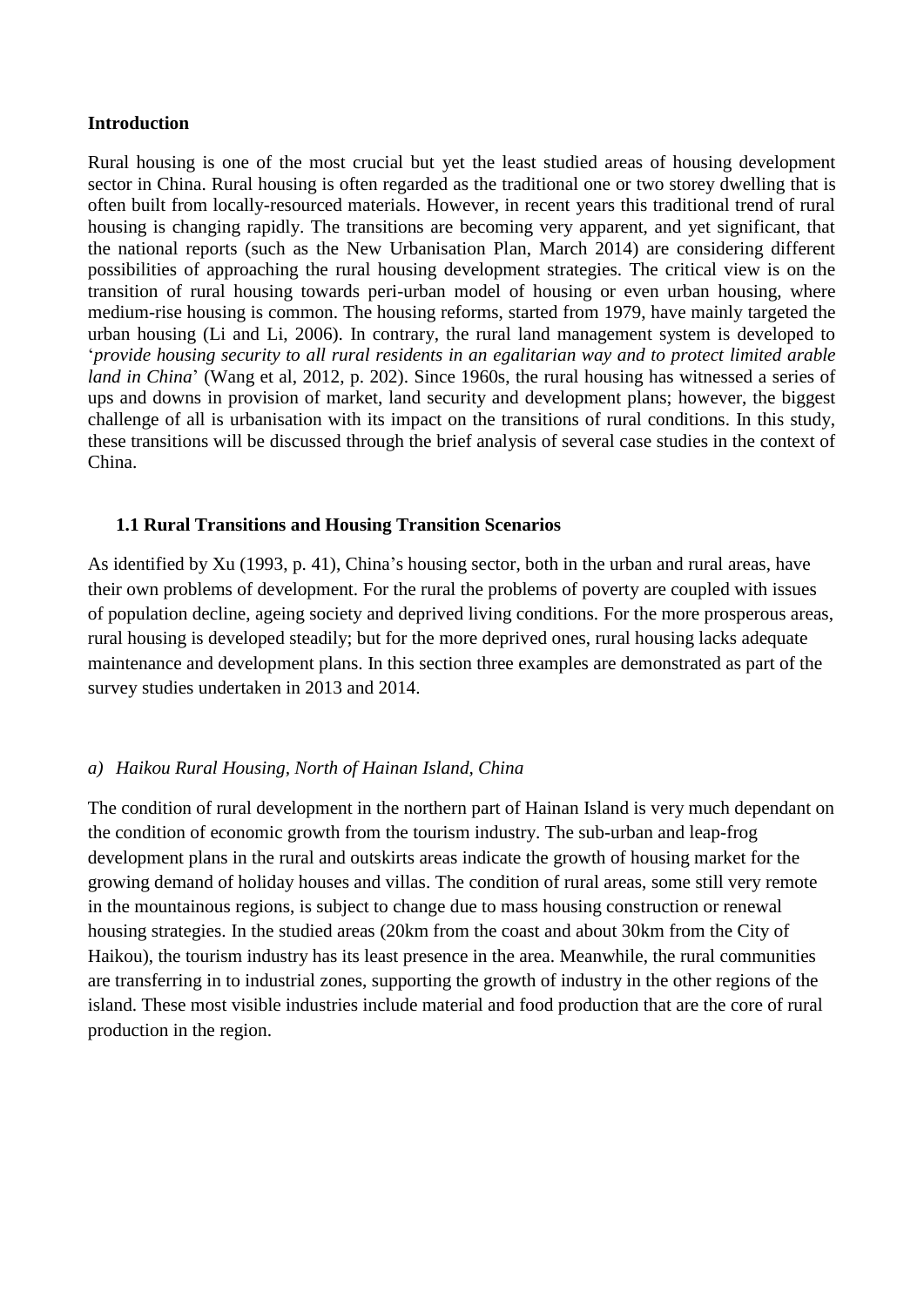

Figure 1 – Old and New Housing in Rural Haikou, Hainan Island, China (Source: the authors')

In the studied areas, the condition of rural housing is changing dramatically; i.e. from one-storey traditional stone housing to two or multiple brick and block housing. The traditional rural dwellings are mostly replaced by the new model of housing as part of the renewal development plan. Majority of old rural housing in the area are very deprived, waiting to get replaced in coming years or even months. Majority of these dwellings are left with no windows (only metal mesh for privacy and security), no indoor toilets, no water facilities, and [sometimes] with no electricity. Cooking activities take place outdoor and washing is central in the main public realm of the community. There is a huge gap between the conditions of old and new housing models. The new housing, accommodate several families in a smaller footprint while the older housing have more courtyards and back gardens for storage, food production and vegetation purposes. The transition of rural housing in the region is very significant, targeted to overcome the issues of poverty and deprivation that are still significant in the rural parts of Hainan Island.

## *b) Fujian Rural Housing, South-East China*

Tulou housing is one type of traditional rural dwellings in South-Eastern China with rammed earth construction and wooden/timber framework. The use of rammed earth construction is common for most of the traditional housing (particularly rural) in the region. Some newer versions of Tulou housing are developed based on the previous plan and structural layouts. The older Tulou dwellings are the main tourism destinations for the rural parts of the Fujian province. The new form of rural housing and material use of building development have significantly changed in recent years. As part of the rural development, majority of the older housing are remained for tourism purposes while the new dwellings are built nearby or even adjacent to the older parts of the rural areas. Some of the new types of rural housing are replication of the traditional Tolou housing with new use of material and construction methods. The shift from locally-resourced materials to new and modern materials is a significant change of the rural housing in the region.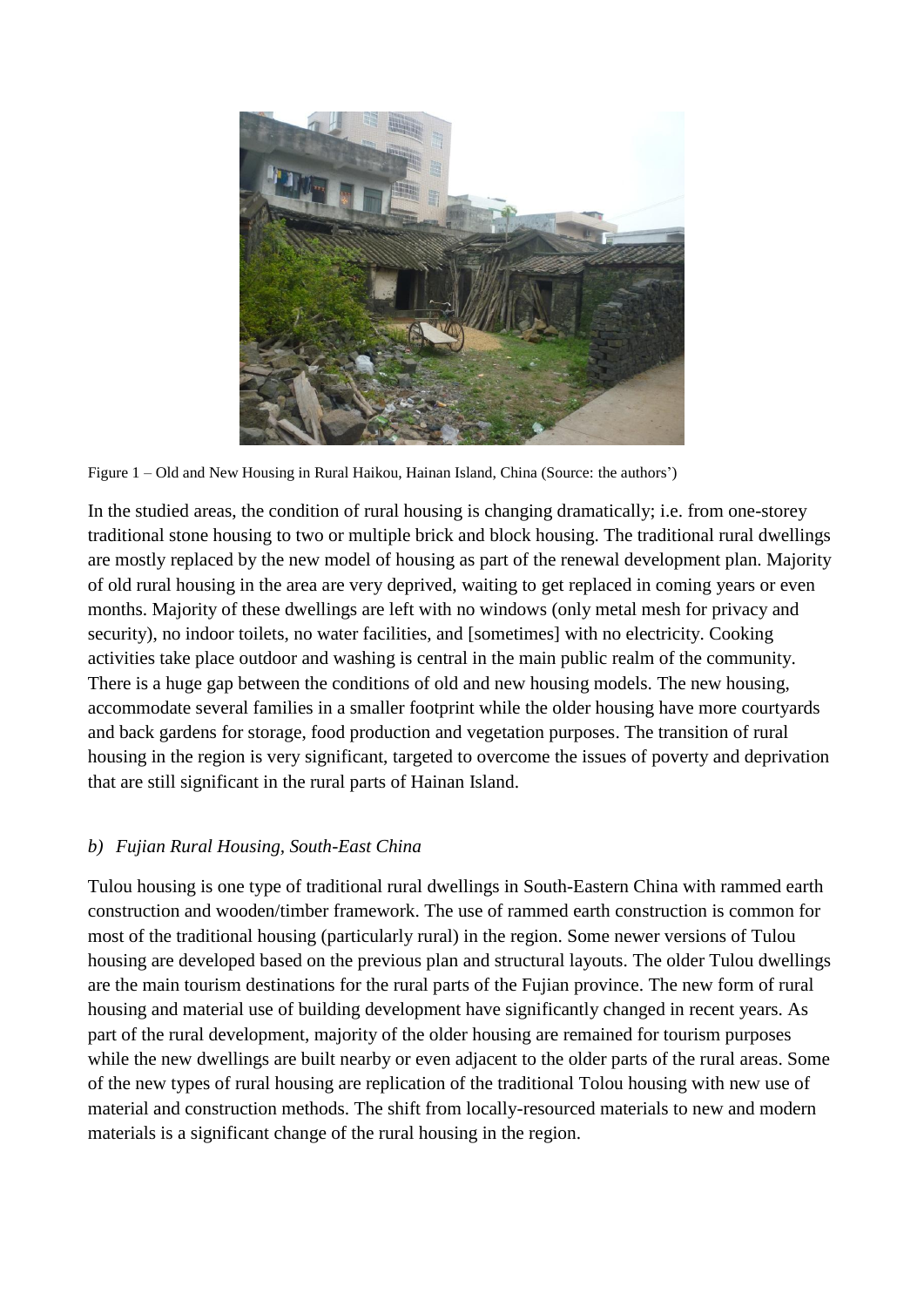

Figure 2- the contrast between the old (far left) and new housing in rural areas of Fujian Province; the old is kept for both living and tourism while the new development is to accommodate the poor population of rural areas and often replace the old dwellings (Source: the authors')



Figure 3 – the new type of housing from low-rise to multi-storey development with new materials, new form of building development and new building features such as large amount of windows (Source: the authors').

Figure 4 – the traditional Tolou housing in the same studied area with rammed earth construction and timber framework, small openings and the courtyard layout (Source: the authors').

In general, the development pattern of rural housing in the region has kept the traditional and added the new to the rural setting. Similar to the previous case of Hainan Island, the rural communities face severe decline and deprivation. The tourism industry and food production are two major rural activities. The traditional Tulou dwellings are no longer popular for living amongst the local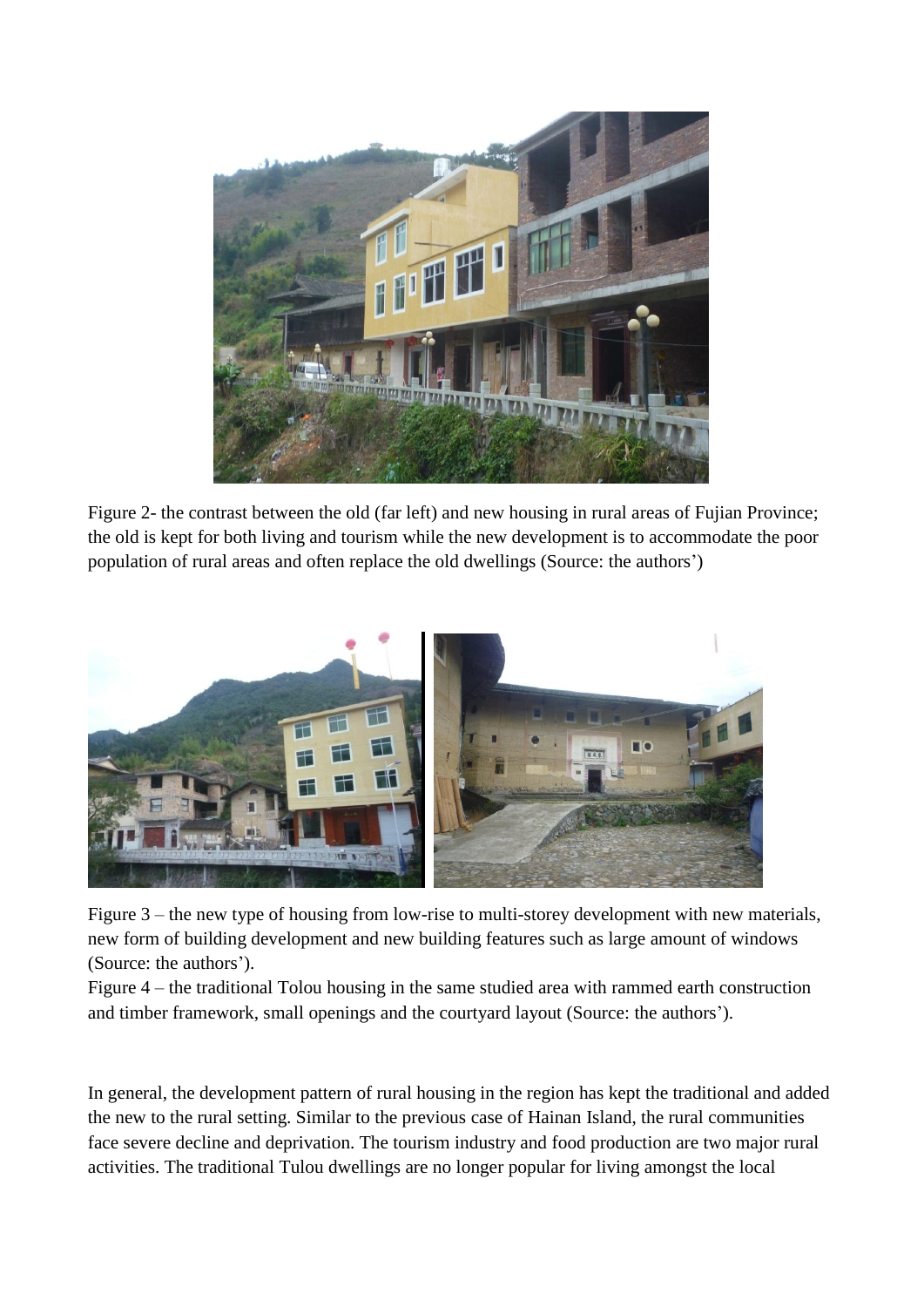residents and have critical conditions of maintenance and spatial use. The new additions of washing facilities (such as laundry), indoor toilets and indoor kitchen have supported daily activities of the ageing communities in the rural areas. In some cases, occupancy level has dropped by 300% due to the growing demand of rural-to-urban migration. The new rural development in the region is comprised of both renewal and preservation development strategies for the traditional dwellings, which are to respond to community demand for better living conditions and housing provision.

## *c) Yinzhou rural housing, Southern part of Ningbo, Zhejiang Province, China*

Yinzhou district is a fairly prosperous part of Southern Ningbo in Zhejiang Province, which includes a mixture of rural, urban and peri-urban settlements. The rural areas in this district are varied and range from remote and deprived communities to rural resort development areas. One of these areas is an ancient village, called ZouMaTang. The condition of rural development in this region is very much dependant on the overwhelming economic growth and urban development of the City of Ningbo. The local industries and industrialised zones in the region are mostly developed alongside with the urbanisation of the region. In recent years, the impact from this pattern of development has been significant on conditions of the rural areas.

The village of ZouMaTang, as an example, is a small ancient village divided in to two parts, one side is the preserved old area and the other side is the new development zone. The tourism industry has not yet picked-up in this particular area and some leisure activities are introduced over the past few years. The new development zone mainly includes new housing, commercial market street and the village committee and administrative buildings. On the other side, the old district is ancient with many temples, listed buildings, market streets and traditional housing.



Figure 5 – the combination of traditional and new housing in the ancient village of ZouMaTang, Zhejiang Province, China (Source: the authors').

Similar to previous cases, the condition of rural housing is changing from the traditional form to new peri-urban housing. The one to two storey traditional courtyard dwellings are less populated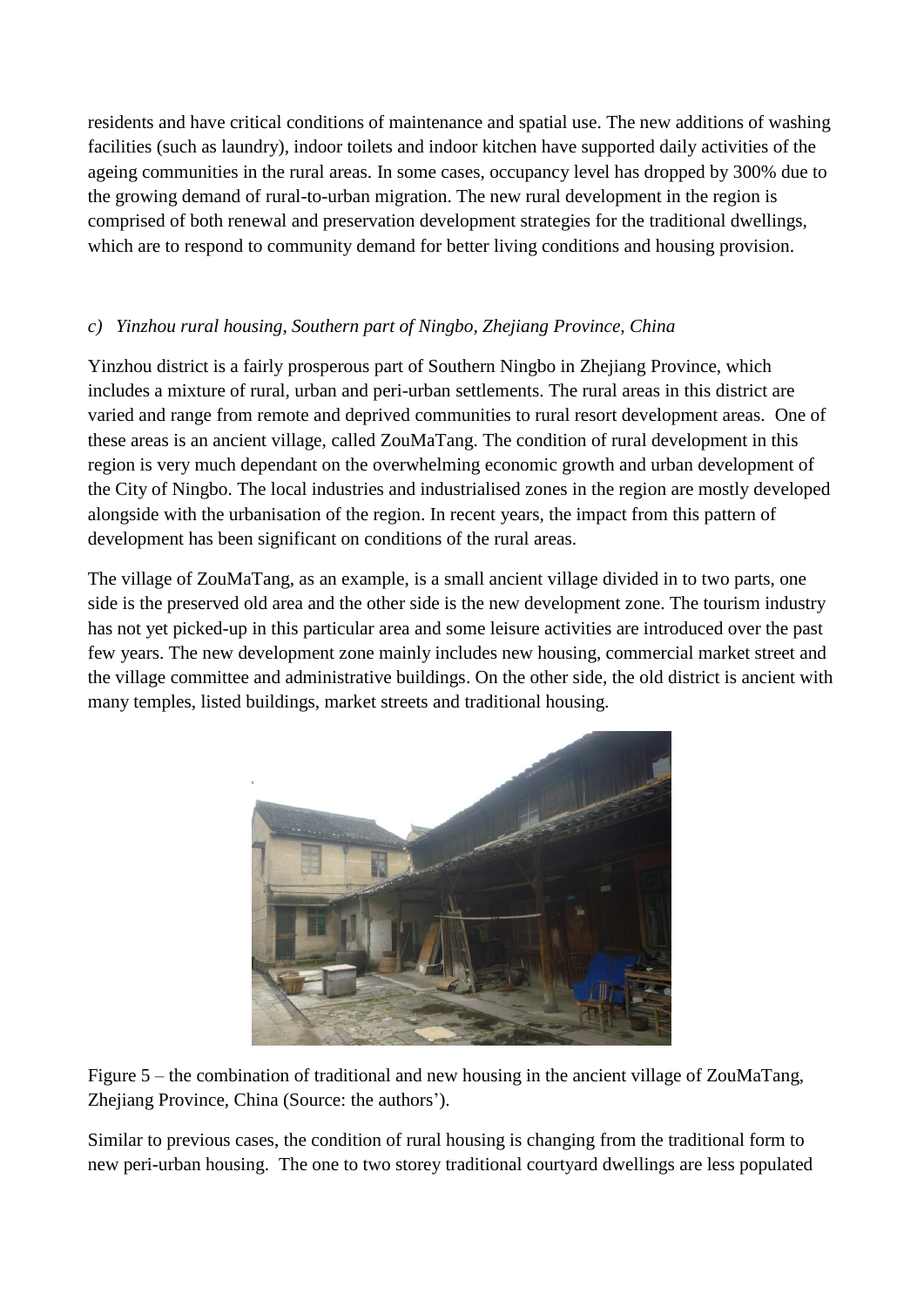than before (due to the population decline) and are mostly occupied by old residents or extended families. The old part of the village includes a mixture of traditional courtyard housing, new housing, traditional one storey and two storey dwellings. In the new part, the new housing is typically two to three storey buildings with new material use and construction methods. The condition of living quality and living environment of the new development area is significantly better than the old part of the village. The transition of rural housing in ZouMaTang is still controlled but there remains a contrast between the new and traditional housing.

## **2. Introduction to Four Pillars of Rural Housing Transition in China**

Based on the three studied cases, we can identify four major transitions that are significant as part of rural housing development strategies in China. In this part of the paper, these four transitions are discussed briefly.

# *a) Transition of Space and Spatial Use for Housing*

One of the significant transitions in rural housing is the change for requirements and usage of spaces. These include both internal (e.g. room layouts, thresholds, and etc.) and external (e.g. garden, courtyard and etc.) spatial uses that are different between the old and new rural housing. The requirement for internal spaces is significantly higher for the new houses, while the traditional rural housing has more external and open spaces where shared activities were traditionally accommodated.

# *b) Transition of Material Use for Housing*

The most tangible transition between the traditional and new rural housing is the change of material use for construction and facades of the dwellings. This transition has created a significant contrast between the old and new housing. Commonly, concrete and new brickwork are replaced with traditional materials, such as, stone, timber and old brickwork. The ratio of glazing in new housing is also significantly higher than the traditional dwellings. Furthermore, this transition is also occurring in maintenance of the older dwellings.

# *c) Transition of Floor Spaces for Housing*

In China, the traditional rural housing is typically a one or two storey building while the new dwellings are commonly three to five storeys. The transition is due to the significant demand for larger internal spaces (i.e. mainly demand for more bedrooms) and a higher compact housing development in the rural areas. This, to some extent, contradicts the phenomenon of rural population decline.

# *d) Transition of Rural Housing Occupancy*